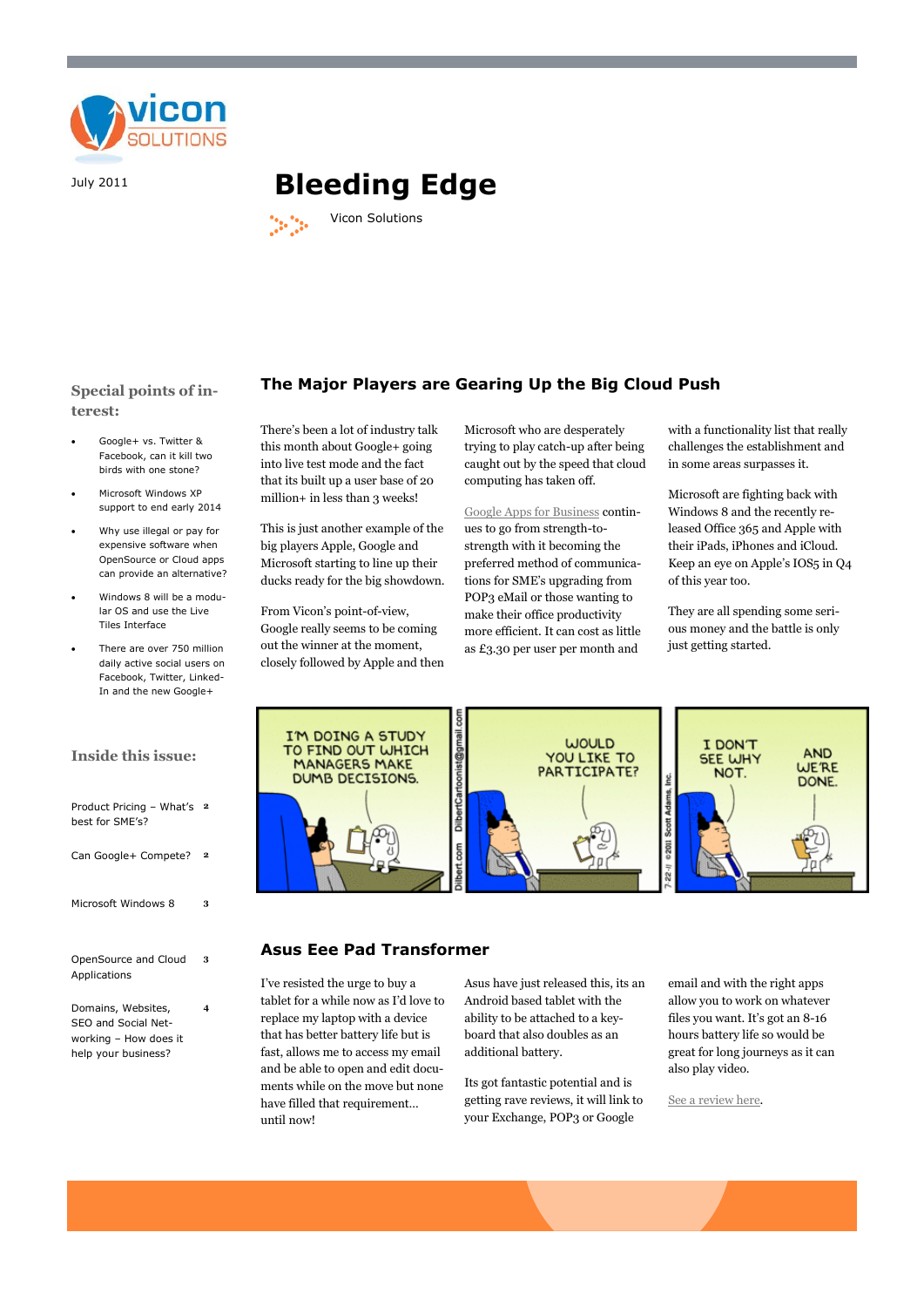## **Product Pricing - What's best for SME's?**

One of my big quandaries this month whilst developing our Flexible Pricing Plans has been how best to entice new business without putting my own business under unnecessary risk.

At Vicon I've always tried to share the risk between both parties, take our monthly web pricing for example, whilst on average it can take 2-3 days to program a website for a client it's difficult for SME's to be able to stump up those costs upfront, then of course there's ongoing SEO services that are required if you really want your website to be a valuable source of income.

So, what is the best way to cost it? from Vicon's point of view it's an upfront time investment, but for the client it's a long term solution. The way I've decided to do it is to spread the cost over time with no upfront costs, retain IP ownership until a number of payments have been made but only tie the customer into a short contract.

Of course that puts us at risk with the customer being able to walk away before our costs are fully covered but I felt that the underlying principle should be that if we're providing a good service, why would they want to leave? Obviously the end goal is to ensure the client stays with us permanently.

Now I'm no pricing or sales expert but it got me thinking about the way the general IT market seems to be moving and it is indeed towards a subscription model, just look at Google Apps and MS Of-

fice 365 pricing models for example.

Are other SME service providers thinking of moving in this direction? What is the general feeling of SME's towards contract length terms, do they prefer longer term but lower monthly financial commitments? Would they prefer no upfront costs? Are SME's bothered about product ownership if they can do it more cost effectively by moving to a subscription based model?

If you got any interesting thoughts on the matter, it would be great to get some feedback and maybe if I get enough it could make for an interesting article in next months newsletter.

*"Can Google+ kill off Twitter? If the rate that people are registering is anything to go by, it has a very good chance"*

## **Can Google+ Compete with Facebook, Twitter & Linked-In?**

Google this month allowed invite only registrations to its much talked about [Google+](http://www.google.com/intl/en/+/learnmore/index.html) Social Platform (I have an account if anyone wants an invite). During the first three weeks of testing its managed to amass 20 million new users which made it the fastest growing application on the Internet ever!

So what is it? Imagine a cross between the Linked-In/Facebook friend approval system and Twitters ability to follow interesting people or companies.

What Google+ have tried to do is resolve some of the spam issues that the other platforms have by introducing a concept of Circles. You basically create any number of Circles with friends or people you want to follow. On your feed page you then have the ability to choose who your posts go to and what Circle(s) feeds you want to see. This turns out to be an incredibly simple and useful way to ensure your posts only reach the people you want it to reach, and that you can filter out what you want to see with the click of a

button.

You don't have to befriend someone to be able to follow them just like twitter, but unlike twitter you can embed videos and images into your feeds.

Google+

Google+ is just in the test stages at the moment and they are refusing to let Businesses register as they're still working on the business side of things (2-3 months) but when it's finally released, the rumor is it could end up killing Twitter off and become a serious challenge to the currently established platforms.

There's also several other great ideas built in, Hangouts and Sparks for example.

#### **Hangouts**

Hangouts are where you can setup impromptu meetings or discussions, you can invite whoever you

wan and use Google Talk or Video. Imagine a cross between a Video or Voice conferencing call, NetMeeting and an online forum. I suspect that at some point it will integrate directly with Google Docs and that would be a powerful collaboration tool.

#### **Sparks**

Sparks is a system that provides you with news feeds on subjects that you're interested in. Imagine it as a news consolidator.

#### **Business Benefits**

If it can get the momentum it needs, it consolidates several other platforms into one whilst providing a very easy-to-use interface. It's also been noticed that websites linked too from Google+ are already getting a better PageRank!

If you think about Google's other projects - Chrome OS, Android, Apps & YouTube for example along with their massive cash reserves they seem to be gearing up to start another revolution.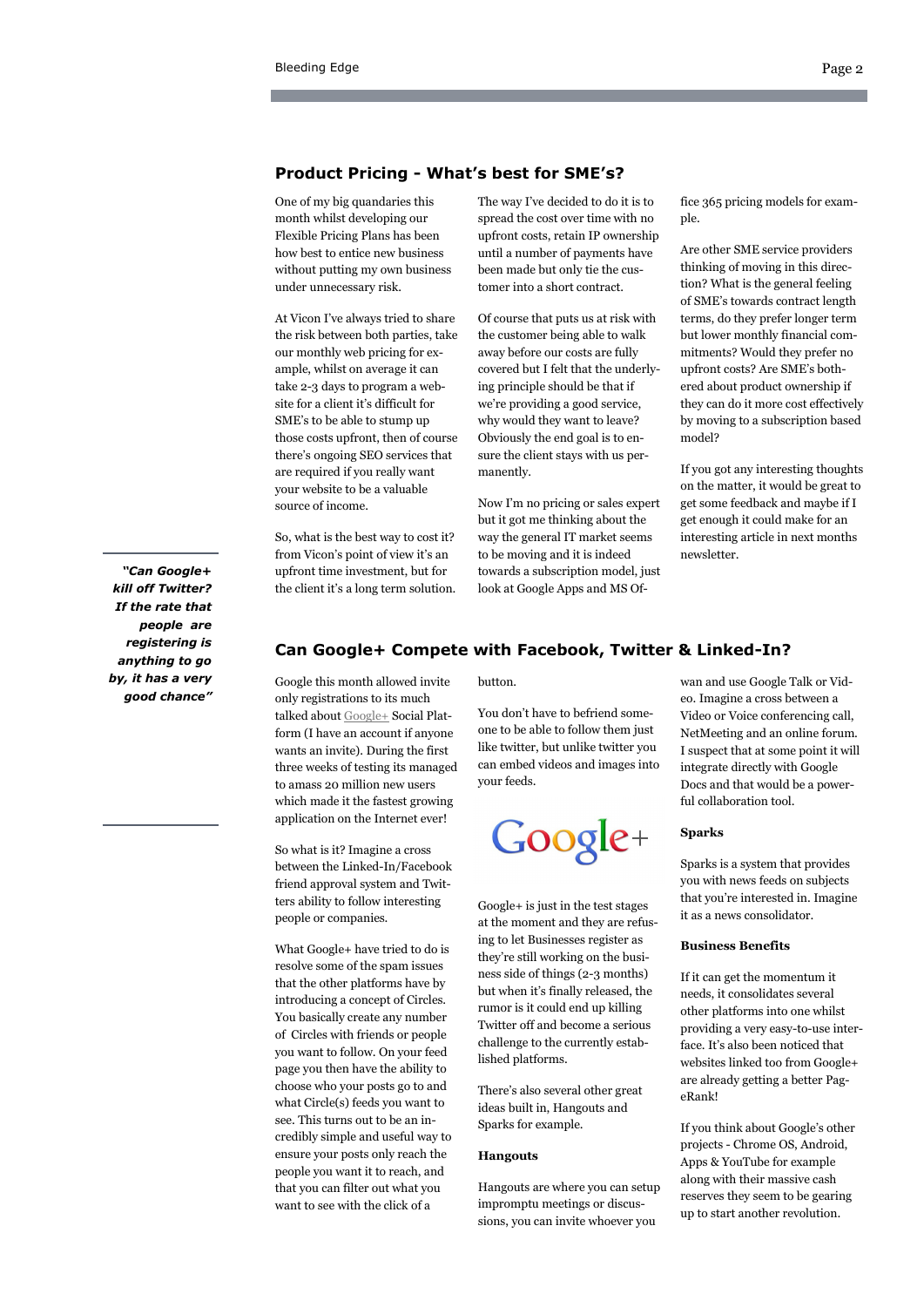## **Microsoft Windows 8**

Microsoft have started to give us their vision on Windows 8 (it's development name). Don't worry about timing yet though, we're talking 2012/13.

Windows 7 has been a great success over the disaster that was Vista. There are still a significant number of Windows XP machines out there and Microsoft are pushing for users to move across before Windows XP goes end-of-life in early 2014.

Windows 7 has been so successful because Microsoft actually bothered to listen to users during its development unlike with Vista, hopefully they'll do the same with Windows 8.

Windows 8 will be a total rewrite and is rumoured to be modular in design. The idea is to produce a single operating system that can be loaded on any device including the Xbox and Tablets.

There will basically be a core op-

erating system and then additional modules that you turn on and off as desired. This should make it even more efficient than Windows 7 and allow it to run on even older hardware as well as the new highly efficient mobile chips.

Windows 7 doesn't work well on Tablets as its buttons are designed to be clicked on with a mouse not a finger and there are endless complaints regarding miss-clicks.



It will be designed to be scalable for different types of input devices including touch and will use the Windows Mobile Live Tile interface as well as the traditional Windows 7 style interface if you prefer.

There's also a rumour that Microsoft will also be launching their own Apps store like Apple and Google already have.

Microsoft says the new OS will support "web-connected and Web -powered apps built using HTML5 and JavaScript that have access to the full power of the PC."

This is another Microsoft's attempt to get itself back into the Cloud race by getting developers to build applications that can follow you about no matter which device you're using.

Microsoft has a massive user base with Windows and Office around the world, if they can get this OS right and get developers interested in producing cloud based apps for it, then it could prove to be a valuable upgrade for businesses who want to operate on the move as well as they do in the office.

*"Microsoft will use the Windows Mobile Live Tile Interface in windows 8"*

## **OpenSource and Cloud Applications**

There's been a revolution in the applications industry over the past few years, OpenSource and Cloud based applications are providing viable alternatives to established commercial software. One of the main reasons why so many people are still use commercial software such as Microsoft Office, is that they believe the only way to open a word doc for example is to use Office. Schools are also heavily marketed by the big providers and usually given software for free so children grow up on it without anyone else getting a look-in. Some tech savvy schools are starting to break the mould by providing their students with a more unbiased view on the software industry.

There is also a misconception that OpenSource and free software are substandard to commercial applications. That's not been true for a

long time, the problem with market leading commercial software is that in order to retain its leading position it has to be all things to all men whilst at the same time having enormous amounts of marketing money thrown at it, and of course, guess who's paying for that?

The fact is that the majority of users will only use 5-10% of the functionality

built into an application, would you be happy if your other assets

only gave you a 5-10% return on investment? Alternative software platforms tend to be more efficient as the developers concentrate on the 80/20 rule by providing the majority of features used by the majority of people and not the advanced features used by a

few. As the OpenSource community is not tied to a particular operating system, you'll also find that most software is consistent across platforms.

The are some fantastic pieces of software out there that do the same job as commercial software but are either free or on a low monthly subscription plans.



Take a look at [LibreOffice,](http://www.libreoffice.org/) [Google](http://www.viconsolutions.co.uk/in-a-cloud/google-apps-for-business/)  [Apps for Business,](http://www.viconsolutions.co.uk/in-a-cloud/google-apps-for-business/) [Office 365,](http://www.viconsolutions.co.uk/in-a-cloud/microsoft-business-productivity/) [MailChimp,](http://mailchimp.com) [Insightly CRM,](http://insight.ly/) [GIMP](http://www.gimp.org/) & [DropBox](http://www.dropbox.com/) to name but a few.

Click [here](http://www.viconsolutions.co.uk/2011/07/opensource-cloud-software/) to view the full blog post.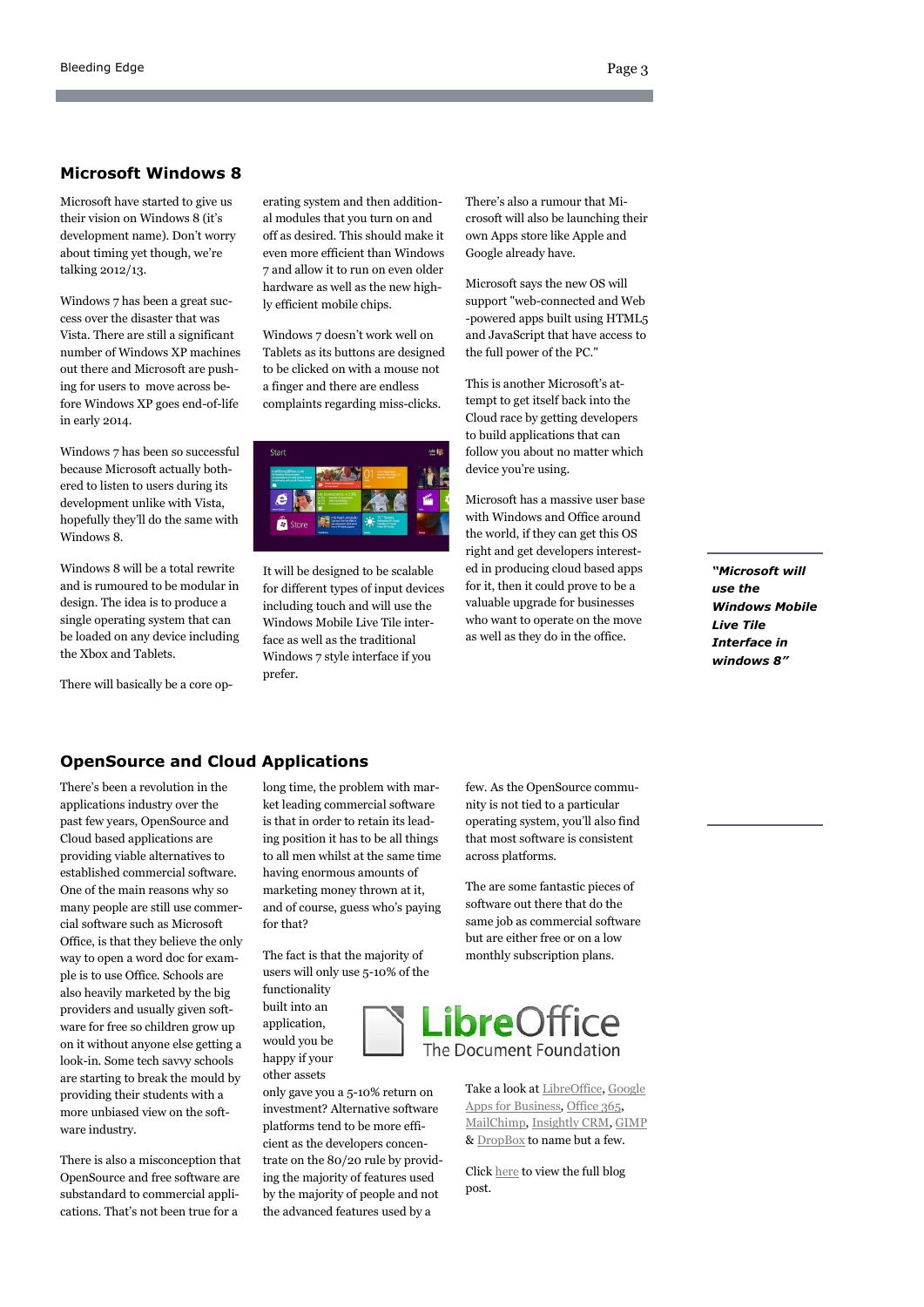## **Domains, Websites, SEO and Social Networking – How does it help your business?**

I've been asked this question many times now, I'll go through the usual culprits and misconceptions and try to explain them in relation to improving customer acquisition.

## **I don't need a domain name**

Whether you're a limited company or not, your company name is important. It's your brand and how people recognise you when talking about you to others. A domain name is just as important when communicating electronically, there is nothing worse than receiving an email from a business with a generic email address such as company-

name@hotmail.com or companname@btconnect.com, it looks unprofessional and doesn't inspire confidence. A domain name such as a .co.uk can be purchased for as little as £3.75 per year.

#### **I don't need a website**

To get new and retain customers you need to be professional, competent and cost effective. When you visit a potential client for the first time, the majority will check you out on the Internet either before or after you visit. All you need to start off with is splash page giving an overview of your company, your contact details and where you are.

That's just part the story though. How much do you spend on sales? Your website, if designed with appropriate content and advertised correctly is a salesperson that sells your company electronically for you 24 hours a day! They don't need a car, a salary and never stop for coffee breaks or sleep.

It should obviously never be your only sales channel (unless you're a web only business) and cannot replace a face-to-face salesperson, it can though provide an important stream of business.

**I won't be able to handle the incoming surge of potential** 

#### **clients**

Unfortunately this won't happen, there's a lot of competition on the Internet and unless you're lucky enough to be in

a sparsely populated, high demand marketplace you'll need to put some effort into marketing your business online. Just because you have a website doesn't mean you'll suddenly be deluged with new customers, you won't. You'll be lucky to get 2-3 visitors a day unless you've marketed it.

Internet marketing is also called Search Engine Optimisation (SEO). Good web developers and marketing companies can help you put a strategy together and price it to fit most budgets. The fact is, unless you market your business somehow, no one will know it even exists.

## **I don't need Search Engine Optimisation**

We need to market our services and tell people we exist and what we can do for them.

A good SEO campaign will target the correct audience and drive new customers to your business, a bad one will consume your budget without providing any new sales. Without SEO though it's like having a website and not telling anyone it exists, people will only be able to find you if they know your website address.

SEO campaigns can be run in many different ways, from basic search engine submission to dynamic content on your website (such as newsletters) to monthly targeted campaigns. Either way it's important to consider SEO and put some money aside for it as part of your normal marketing budget.

## **I don't update my website on a regular basis**

Static websites will be devalued by most search engines overtime as their data goes out-of-date and competitors put more appropriate

data on their sites. You should consider how you intend to keep customers involved and knowledgeable of your business so they don't forget you.

An easy way to do this is to add some sort of dynamic content to your site such as a news section, a blog area or by publishing newsletters. The fact is that unless you continue to tell your customers that you still exist and that you're still there to service their needs, they are fickle and will move on to try someone else. This is especially relevant if you are in a business where you sell irregularly to your customers.

Adding some type of dynamic content to your website is very easy and quick if you have a Content Management System (CMS) based website (all our websites are CMS based), it's as simple as typing the content into what looks like a word processor and publishing it. If the content is relevant, your customers will continue to keep reading it and won't forget about you.

#### **Social networking isn't for my business**

750+ million people say you're wrong!

With those numbers (they're daily active by the way!) and the fact that with a well-built website, it is extremely easy to interact with these potential customers, you simply need something to tell them! Social networking is a very hot topic at the moment, it's so hot that Google has decided it can't miss out on it anymore and is developing its own social and business specific platforms.

If you do nothing more than advertise yourself (for free) with maybe a newsletter each month, you will see a dramatic increase in your traffic and therefore potential new customers.

But which ones should you use? There's no hard and fast rule for

this but in general, Facebook is for best for consumer bases businesses and Linked-in for B2B. Twitter is useful for quick updates to both marketplaces and Google+ is definitely something to watch out for this year.

As a final note, don't think that any of the networks aren't relevant to you though. Even if you're B2B, you can still use Facebook for example to drive users to your site which will intern increase your generic search engine rankings.

#### **Conclusion**

All the above can be setup and run very cost effectively, why would you not want to do it? Especially as you can put as much effort and budget into it as you see fit – the more you put in, the more you get out is the moral here.

> *Facebook has over 750 million active users*

*Linked-in has over 100 million active users*

*Twitter has over 200 million active users*

*Google+ was new in July 2011 but is growing at a rate of approx. 5 million users per week*